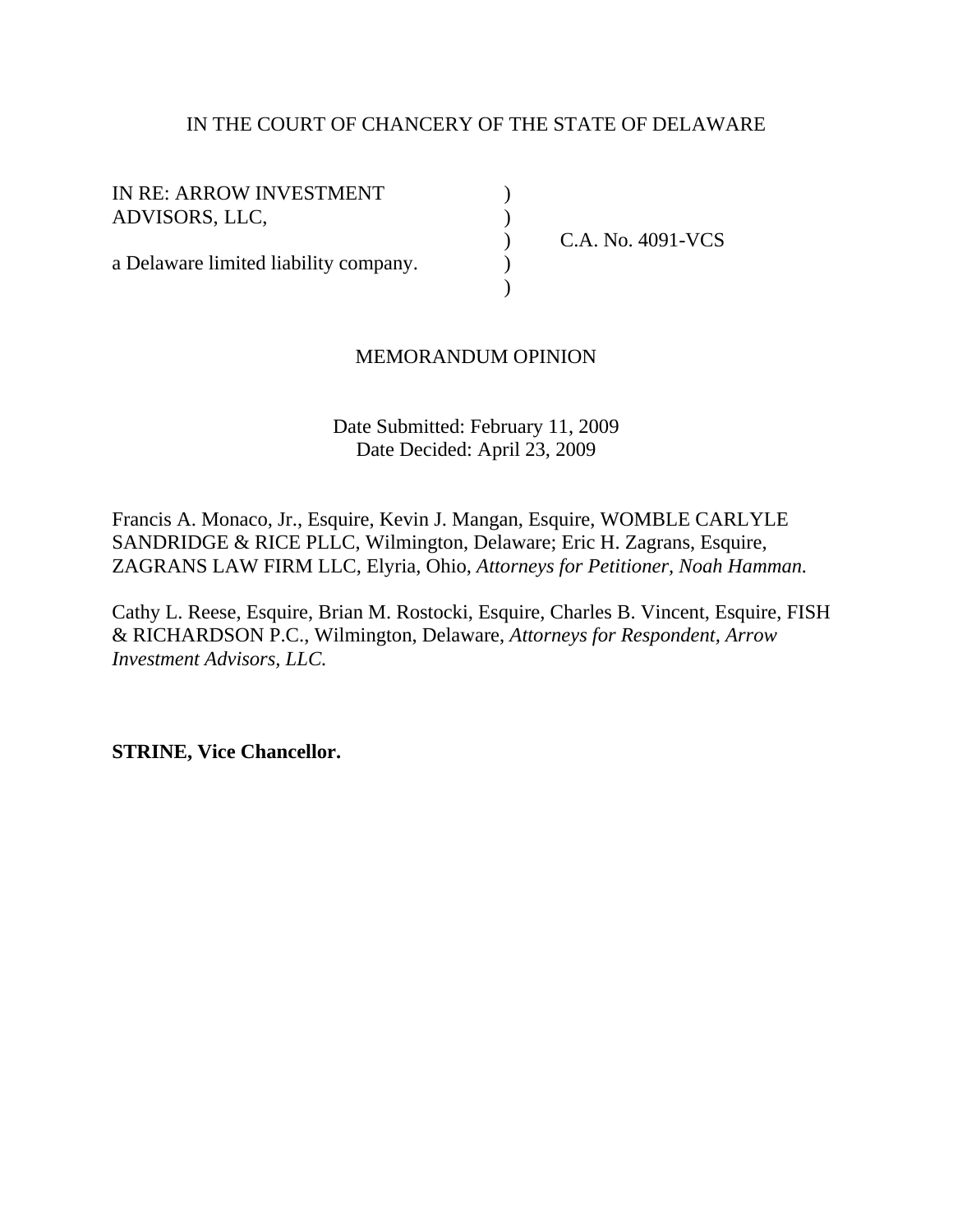#### I. Introduction

 Before me is a motion to dismiss a petition for dissolution (the "Petition") of a limited liability company, respondent Arrow Investment Advisors, LLC. The Petition is brought by Noah Hamman, who is one of the three co-founders of Arrow, and who was removed from management of the company by the other two co-founders nearly a year and a half ago. The Petition alleges that the current managers have failed to fulfill Arrow's original business plan and, in a conclusory manner, that the managers breached their fiduciary duties in a variety of ways. Hamman argues that these circumstances support a dissolution order because they have caused it to be no longer reasonably practicable to carry out Arrow's business.

 In this opinion, I grant Arrow's motion to dismiss the Petition. In determining whether an LLC should be dissolved because it is no longer reasonably practicable to carry on the business of the LLC, this court must look to the operating agreement of the LLC to determine the purpose for which it was formed, and not to an initial business plan that any rational businessperson would expect to evolve over time. Here, Hamman has failed to allege that Arrow is not operating in accordance with the broad purposes set forth in its LLC agreement (the "Arrow LLC Agreement").

 Moreover, I will not entertain a claim for dissolution premised on unproven breaches of fiduciary duty. Dissolution is an extreme remedy to be applied only when it is not longer reasonably practicable for the company to operate in accordance with its founding documents, not as a response to fiduciary or contractual violations for which more appropriate and proportional relief is available. And, in many instances, such

1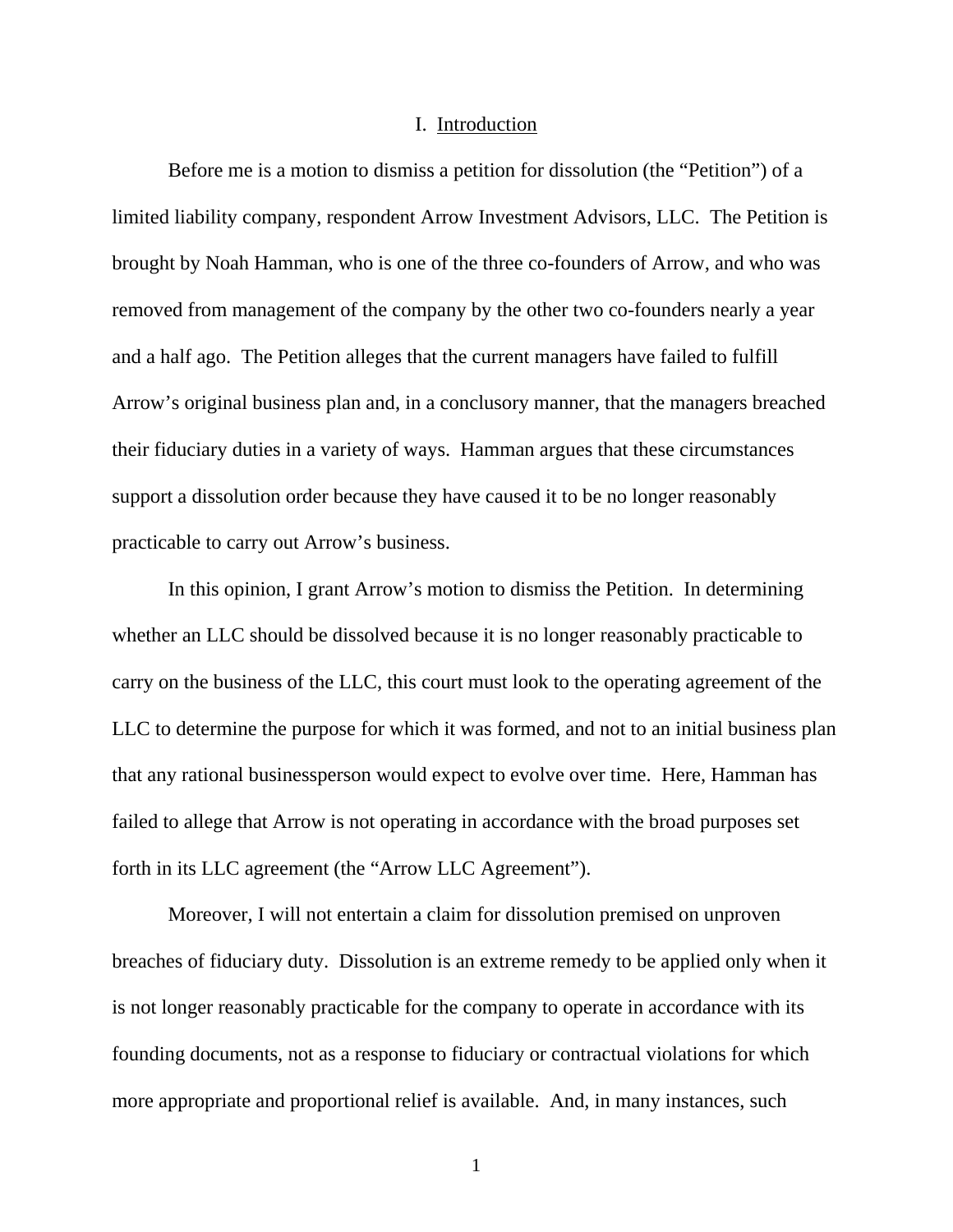fiduciary and contractual claims may be subject to important, policy-based rules governing how they may be brought — such as the demand rule in the case of derivative claims or the rules favoring alternative dispute resolution where the parties have elected it — rules that would be bypassed if the claims were allowed to be first raised in a dissolution action. For these reasons, parties should first prove their fiduciary claims in a plenary action, and then seek dissolution only if the remedy granted in that action is insufficient to make continuation of the entity in accordance with its operating agreement reasonably practicable.

Here, Hamman was required to press his fiduciary claims in binding arbitration under the Arrow LLC Agreement. Having failed to do so, and having failed to plead any factual support for his claims, Hamman has not demonstrated that the conduct of Arrow's managers has frustrated the purpose for which Arrow was formed.

Because the Petition fails to adequately plead that Arrow is not operating in accordance with the Arrow LLC Agreement, or that it would be impracticable for Arrow to do so, I dismiss the Petition.

## II. Factual Background

 Arrow was formed in February 2006 by Noah Hamman, Joseph Barrato, and Jacob Griffith, and together these three initially comprised Arrow's management committee. Arrow was formed "for the purpose of acting as an investment adviser to certain investment funds *and for such other lawful business as the Management Committee* 

2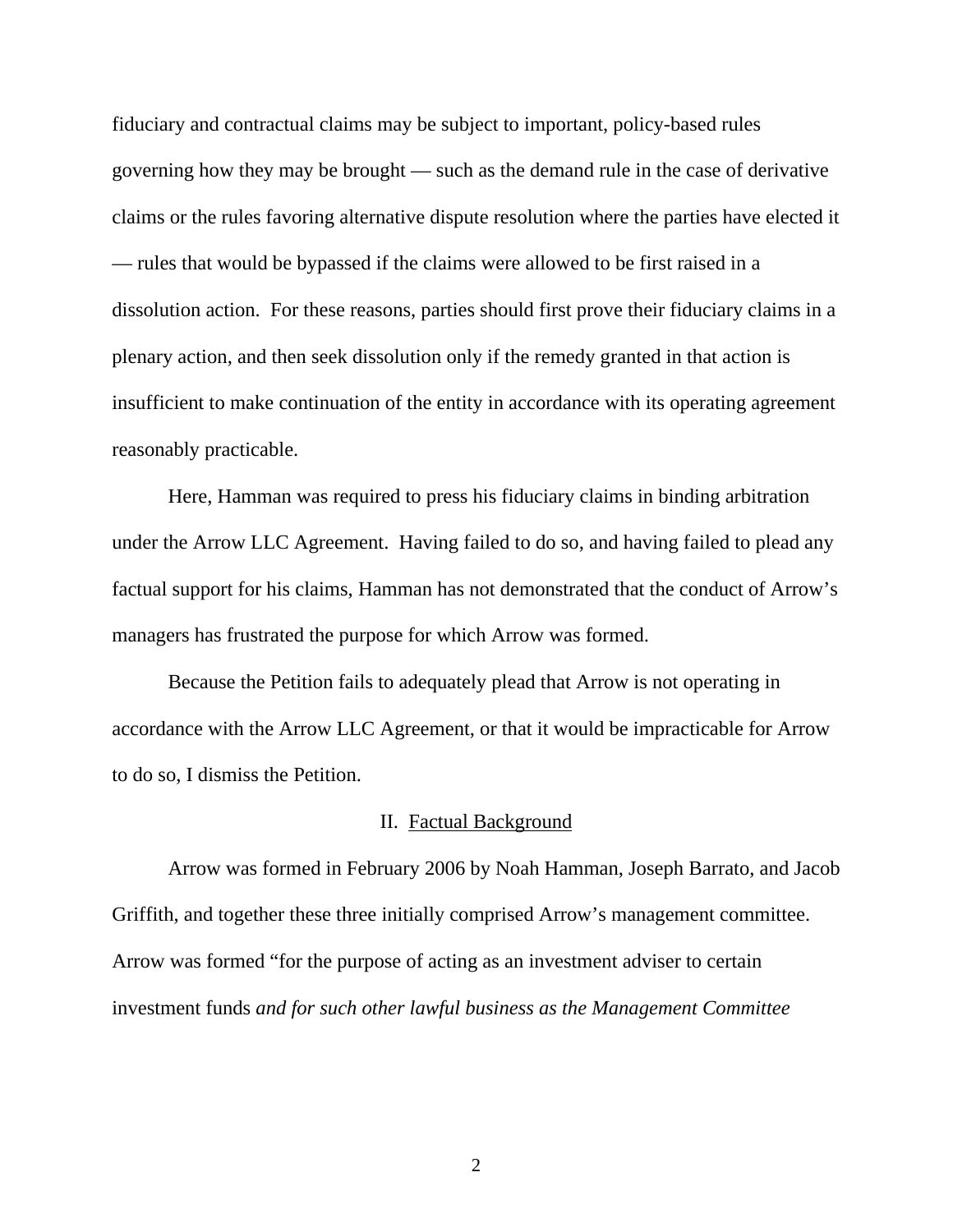*chooses to pursue*."[1](#page-3-0) Hamman, who has a 30% membership interest in Arrow, served as the CEO of Arrow until November 30, 2007, when he was removed by the other two managers, Barrato and Griffith, over disputes about the management and strategic direction of Arrow. Barrato and Griffith are now the only members of Arrow's management committee.

 Like many investment companies, Arrow encountered difficulties in 2008, and on September 24, 2008, Arrow sent a financial report to its members showing that Arrow was operating at an almost \$[2](#page-3-1)75,000 loss for the first seven months of  $2008.<sup>2</sup>$  In the same notification, Arrow indicated that its management committee had decided to explore additional, investment-related business avenues for Arrow — including organizing a research unit for developing new investment strategies and products, and establishing an off-shore holding company — and sought capital contributions from Arrow's members to support those ventures.<sup>[3](#page-3-2)</sup>

On October 10, 2008, Hamman filed the Petition seeking judicial dissolution under §18-802 of the Delaware LLC Act.<sup>[4](#page-3-3)</sup> According to Hamman, judicial dissolution is warranted because, "Barrato and Griffith[] have mismanaged the Company and its

<span id="page-3-2"></span><sup>3</sup> Respondent's Opening Brief, Exhibit A ("Cash Call Letter"). The Cash Call Letter was incorporated by reference into the Petition. *See* Pet. ¶¶ 6, 11. The Petition seeks declaratory judgment that this capital call is void, but Hamman has since withdrawn that claim on the basis that this court does not have subject matter jurisdiction over it under the broad arbitration clause in the Arrow LLC Agreement. Transcript of 2/11/09 ("Tr.") at 14-15.

<span id="page-3-0"></span><sup>&</sup>lt;sup>1</sup> Petition ("Pet."), Exhibit A ("Arrow LLC Agreement") § 2.1 (emphasis added).

<span id="page-3-1"></span> $2$  Pet.  $\P$  6.

<span id="page-3-3"></span><sup>&</sup>lt;sup>4</sup> The Arrow LLC Agreement specifically names, as one of four possible events triggering dissolution, "the entry of a decree of judicial dissolution under 6 *Del. C.* § 18-802." Arrow LLC Agreement § 2.5(d). Hamman does not contend that any of the other dissolution triggers contained in the Arrow LLC Agreement are applicable here.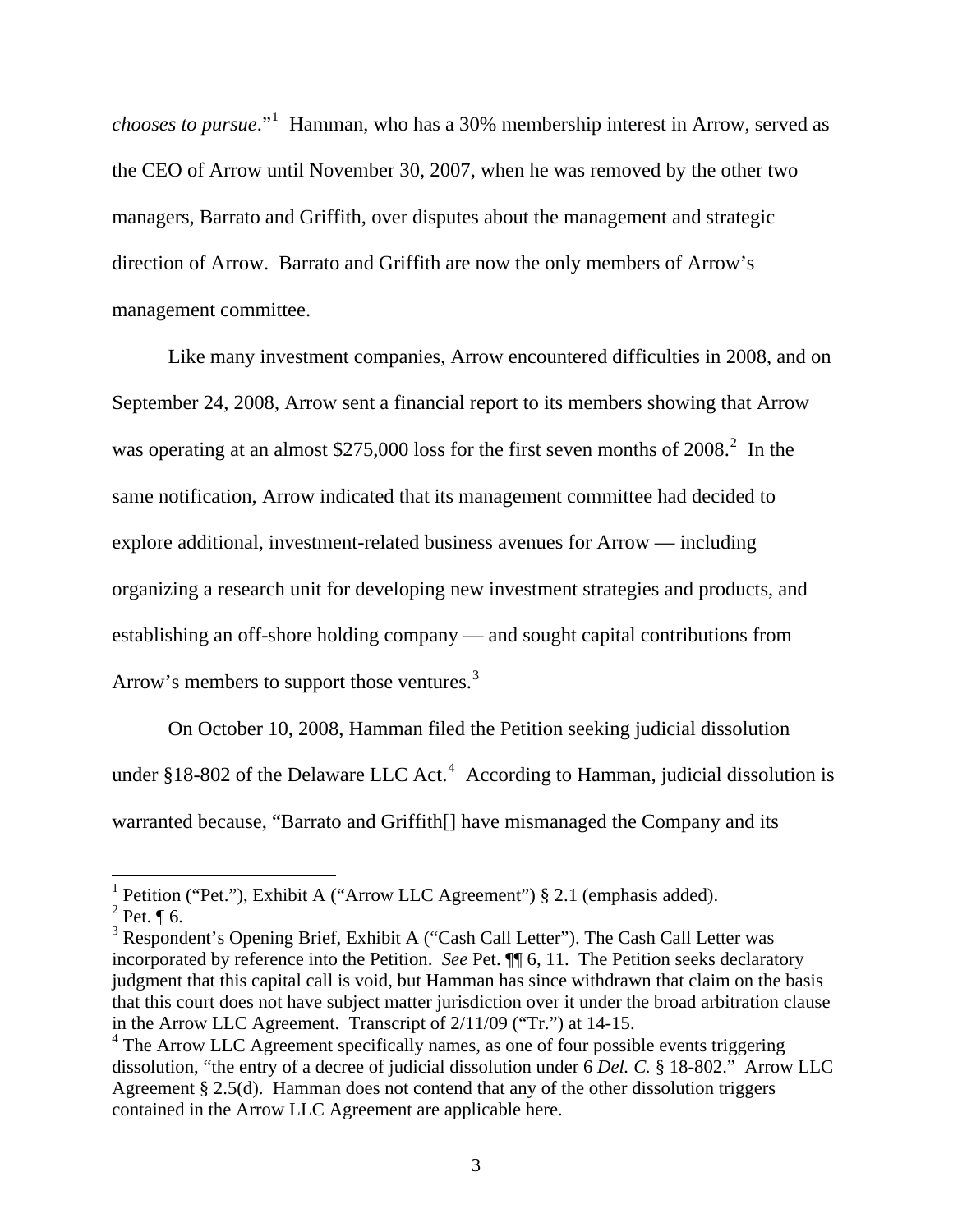business operations in several respects so as to prevent and frustrate the successful achievement of the business plan, goals, and objectives of the Company."<sup>[5](#page-4-0)</sup> The mismanagement that Hamman cursorily alleges in his minimalist, five-page Petition includes violating various securities laws, using company funds for personal expenditures at the expense of paying employees on time, and failing to provide an annual operating plan for 2008 as required by the Arrow LLC Agreement. Hamman also complains that the business plan that was drafted when Arrow was formed called for Arrow to be profitable by the time it had a certain level of assets under management, implying that Arrow's management is ineffective because Arrow secured greater assets under management than the plan anticipated, but nevertheless sustained losses instead of reaping profits.<sup>[6](#page-4-1)</sup>

 Arrow now seeks dismissal of the Petition on the basis that Hamman has not alleged any facts from which it can reasonably inferred that it is not reasonably practicable to carry on the business of the LLC, as required by § 18-802.

## III. Legal Analysis

## A. Legal Standards

 To state a claim under Rule 12(b)(6), "a complaint must plead enough facts to plausibly suggest that the plaintiff will ultimately be entitled to the relief she seeks."<sup>[7](#page-4-2)</sup> In determining whether a claim is stated, I must accept all well-pled facts as true and draw

<span id="page-4-0"></span> $<sup>5</sup>$  Pet. ¶ 7.</sup>

<span id="page-4-1"></span> $6$  Pet.  $\overline{\P}$  6.

<span id="page-4-2"></span><sup>7</sup> *Desimone v. Barrows*, 924 A.2d 908, 929 (Del. Ch. 2007).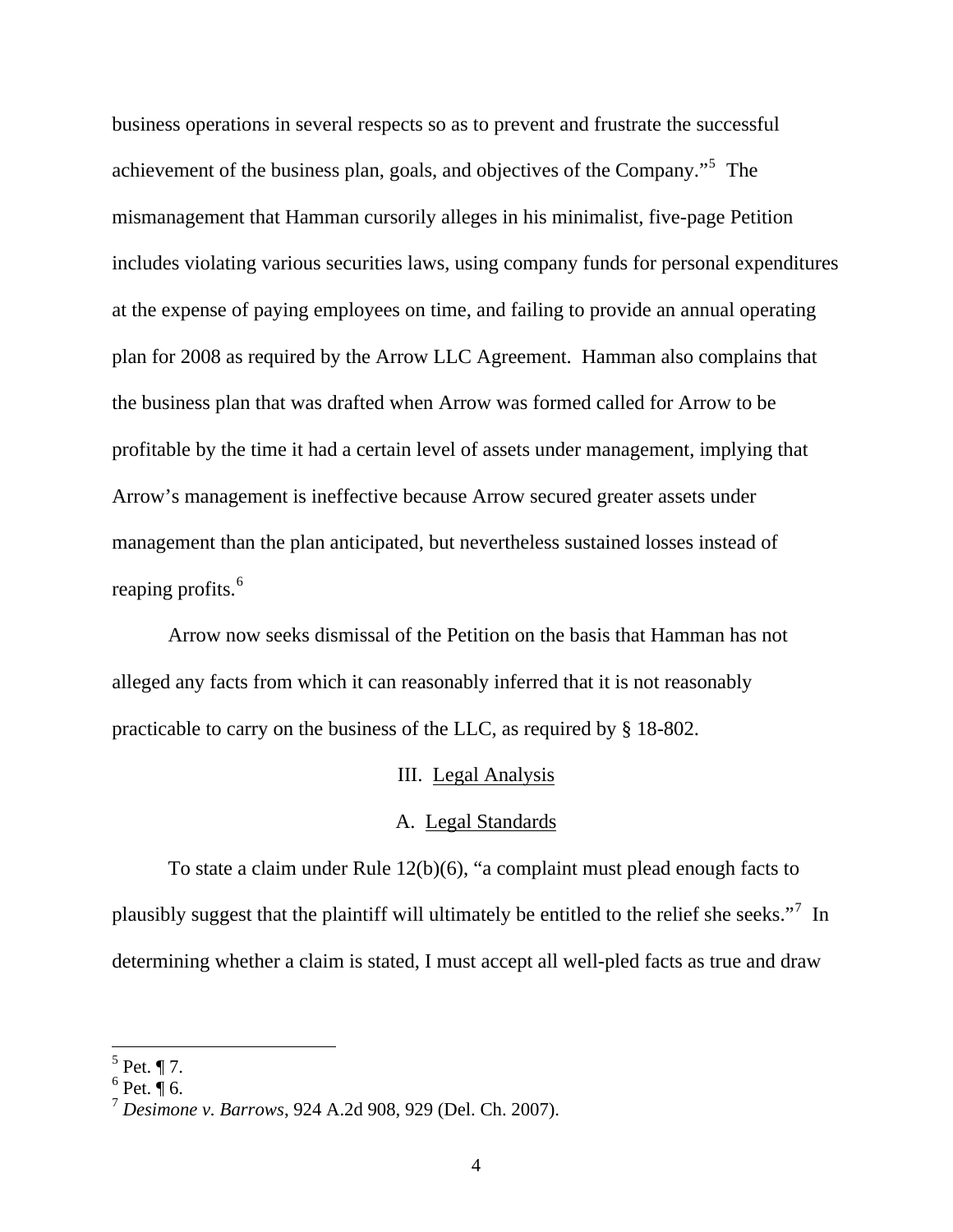all reasonable inferences in the light most favorable to the plaintiff.<sup>[8](#page-5-0)</sup> But, I need not accept conclusory assertions unsupported by specific factual allegations.<sup>[9](#page-5-1)</sup>

In this case, Hamman must allege specific facts supporting a rational inference

that the standard set forth in  $\S$  18-802 for judicial dissolution has been met.<sup>[10](#page-5-2)</sup>

Specifically, Hamman must demonstrate that "it is not reasonably practicable to carry on

the business in conformity with [the] limited liability company agreement."[11](#page-5-3) The

determination of whether the business of an LLC is no longer practicable to carry on is

left to the discretion of the court.<sup>[12](#page-5-4)</sup>

Given its extreme nature, judicial dissolution is a limited remedy that this court

grants sparingly.<sup>[13](#page-5-5)</sup> The court will not dissolve an LLC merely because the LLC has not

experienced a smooth glide to profitability or because events have not turned out exactly

<span id="page-5-3"></span>11 6 *Del. C.* § 18-802.

<span id="page-5-0"></span><sup>8</sup> *In re Lukens, Inc. S'holders Litig.*, 757 A.2d 720, 727 (Del. Ch. 1999), *aff'd* 757 A.2d 1278 (Del. 2000).

<span id="page-5-1"></span><sup>9</sup> *Grobow v. Perot*, 539 A.2d 180, 187 n.6 (Del. 1988).

<span id="page-5-2"></span><sup>&</sup>lt;sup>10</sup> In interpreting the requirements of  $\S$  18-802, I draw on case law interpreting analogous provisions related to other forms of entities. *See In re Silver Leaf, L.L.C.*, 2005 WL 2045641, at \*10 (Del. Ch. Aug. 18, 2005) ("[T]he court looks by analogy to the dissolution statute for limited partnerships, 6 *Del. C.* § 17-802, which contains essentially the same wording as the LLC statute."); *Haley v. Talcott*, 864 A.2d 86, 94 (Del. Ch. 2004) (applying 8 *Del. C.* § 273, regarding dissolution of joint ventures, by analogy).

<span id="page-5-5"></span><span id="page-5-4"></span><sup>12</sup> *See* 6 *Del. C.* § 18-802 ("[T]he Court of Chancery *may* decree dissolution of a limited liability company . . . ." (emphasis added)); *Haley*, 864 A.2d at 93; *see also* ROBERT L. SYMONDS, JR. & MATTHEW J. O'TOOLE, DELAWARE LIMITED LIABILITY COMPANIES §16.02[E][4] (2006) ("[T]he entry of a decree of dissolution still rests in the discretion of the Delaware Court of Chancery."). <sup>13</sup> See In re Seneca Invs. LLC, -- A.2d --, 2008 WL 5704773, at \*1 (Del. Ch. Sept. 23, 2008) ("The Court of Chancery has limited statutory power to order dissolution of an LLC."); *Active Asset Recovery, Inc. v. Real Estate Asset Recovery Servs., Inc.*, 1999 WL 743479, at \*6 (Del. Ch. Sept. 10, 1999) ("As a general matter, this court's power to dissolve a partnership . . . is a limited one and should be exercised with corresponding care." (internal quotations omitted)); *Cincinnati Bell Cellular Sys. Co. v. Ameritech Mobile Phone Serv. of Cincinnati, Inc.*, 1996 WL 506906, at \*11 (Del. Ch. Sept. 3, 1996) ("The Court of Chancery's power to order dissolution and sale . . . is a narrow and limited power.").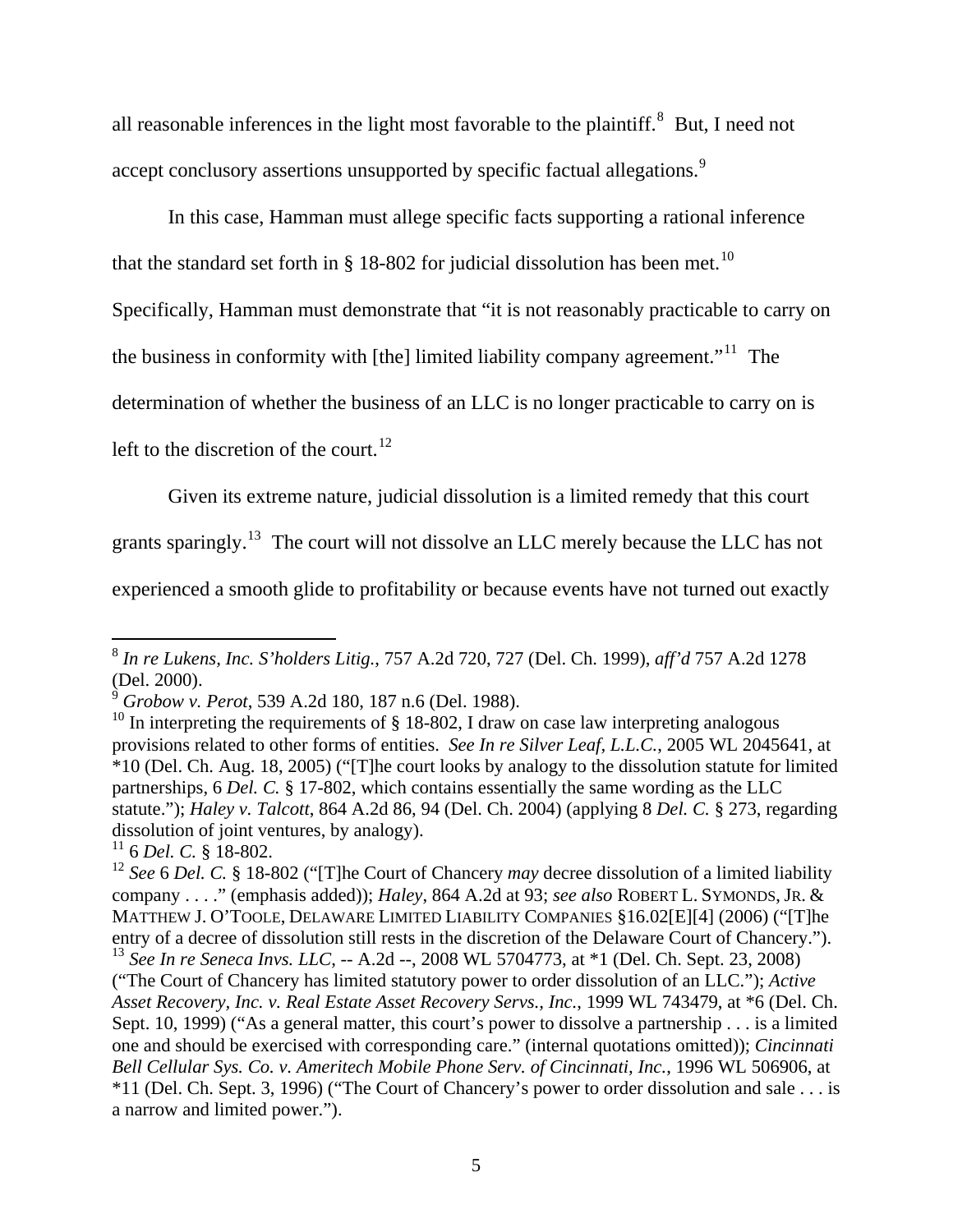as the LLC's owners originally envisioned; such events are, of course, common in the risk-laden process of birthing new entities in the hope that they will become mature, profitable ventures.[14](#page-6-0) In part because a hair-trigger dissolution standard would ignore this market reality and thwart the expectations of reasonable investors that entities will not be judicially terminated simply because of some market turbulence, dissolution is reserved for situations in which the LLC's management has become so dysfunctional or its business purpose so thwarted that it is no longer practicable to operate the business, such as in the case of a voting deadlock or where the defined purpose of the entity has become impossible to fulfill. $^{15}$  $^{15}$  $^{15}$ 

Here, Hamman's allegations that Arrow is currently failing to achieve its "business plan, goals, and objectives"<sup>[16](#page-6-2)</sup> and that Arrow's managers have breached their fiduciary duties fall far short of this threshold.

<span id="page-6-2"></span> $^{16}$  Pet. ¶ 7.

<span id="page-6-0"></span><sup>14</sup> *See, e.g.*, *Seneca*, 2008 WL 5704773, at \*3 (declining to dissolve an LLC that was acting as a passive instrumentality, a lawful purpose within the scope of the LLC's broad purpose clause, rather than an active business); *Cincinnati Bell*, 1996 WL 506906, at \*7 (declining to dissolve a limited partnership where regulatory changes increased competition in the partnership's industry because, although the partnership's financial outlook was weakened, it could still provide a return for its investors); *Red Sail Easter Ltd. Partners, L.P. v. Radio City Music Hall Prods., Inc.*, 1993 WL 287620, at \*28 (Del. Ch. July 28, 1993) (denying petition to dissolve a limited partnership that alleged the managers of the partnership were not maximizing the returns on the partnership's exclusive license to produce an Easter show at Radio City Music Hall where there was no credible evidence that the general partner had "not carefully and loyally fully exploited the commercial value" of the license).

<span id="page-6-1"></span><sup>15</sup> *See, e.g.*, *Silver Leaf*, 2005 WL 2045641, at \*11 (granting dissolution where there was a voting deadlock); *Haley*, 864 A.2d at 89 (same); *PC Tower Ctr., Inc. v. Tower Ctr. Dev. Assocs. Ltd. P'ship*, 1989 WL 63901, at \*6 (Del. Ch. June 8, 1989) (granting dissolution where the sole purpose of a limited partnership was to own and operate certain real property and where that was purpose was frustrated because market conditions made finding a tenant "practically impossible").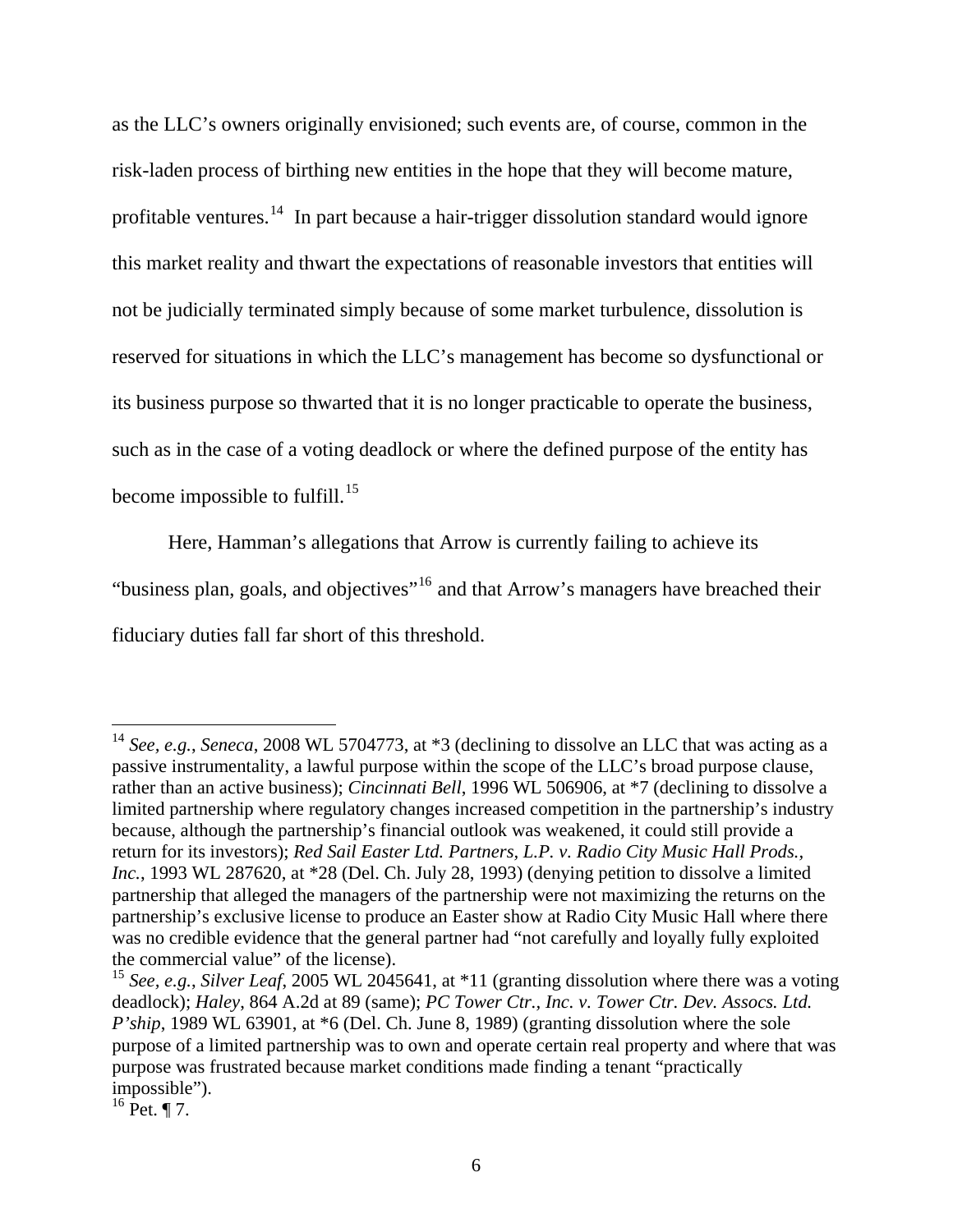# B. The Petition Does Not Allege That Arrow Cannot Practicably Operate In Accordance With Its LLC Agreement

In essence, Hamman's argument is that Arrow should be dissolved because it is not meeting the performance projections contained in the business plan Arrow's founders drafted at the time they formed Arrow and because Arrow is now pursuing strategies that were not part of that business plan. But, this argument does not suggest that Arrow is suffering the rare fate of being a company that is unable to operate in accordance with its governing document. Instead, the Petition suggests on its face that Arrow's management is in the common situation of discovering that its original plans need some revision, a situation that Hamman's counsel acknowledged "a great many" startups find themselves  $in.<sup>17</sup>$  $in.<sup>17</sup>$  $in.<sup>17</sup>$  And, although Hamman might be disappointed that he has been ousted from the management of a company he helped establish, disagree with the tack its current managers are taking, and wish to take his capital out of the company, these are not circumstances from which I can reasonably infer that it has become impracticable for Arrow to provide a return to its investors by engaging in "such . . . lawful business as the Management Committee chooses to pursue."<sup>[18](#page-7-1)</sup>

 In this regard, Hamman's argument that Arrow's purpose clause should be read narrowly is inconsistent with the language of the Arrow LLC Agreement itself. Hamman asserts that the LLC Agreement should be read as only authorizing Arrow to engage in strictly investment advisory services — and not the new research and off-shore activities that Arrow's management has proposed — and that Hamman should be allowed to move

<span id="page-7-0"></span> $17$  Tr. at 19.

<span id="page-7-1"></span><sup>18</sup> Arrow LLC Agreement § 2.1.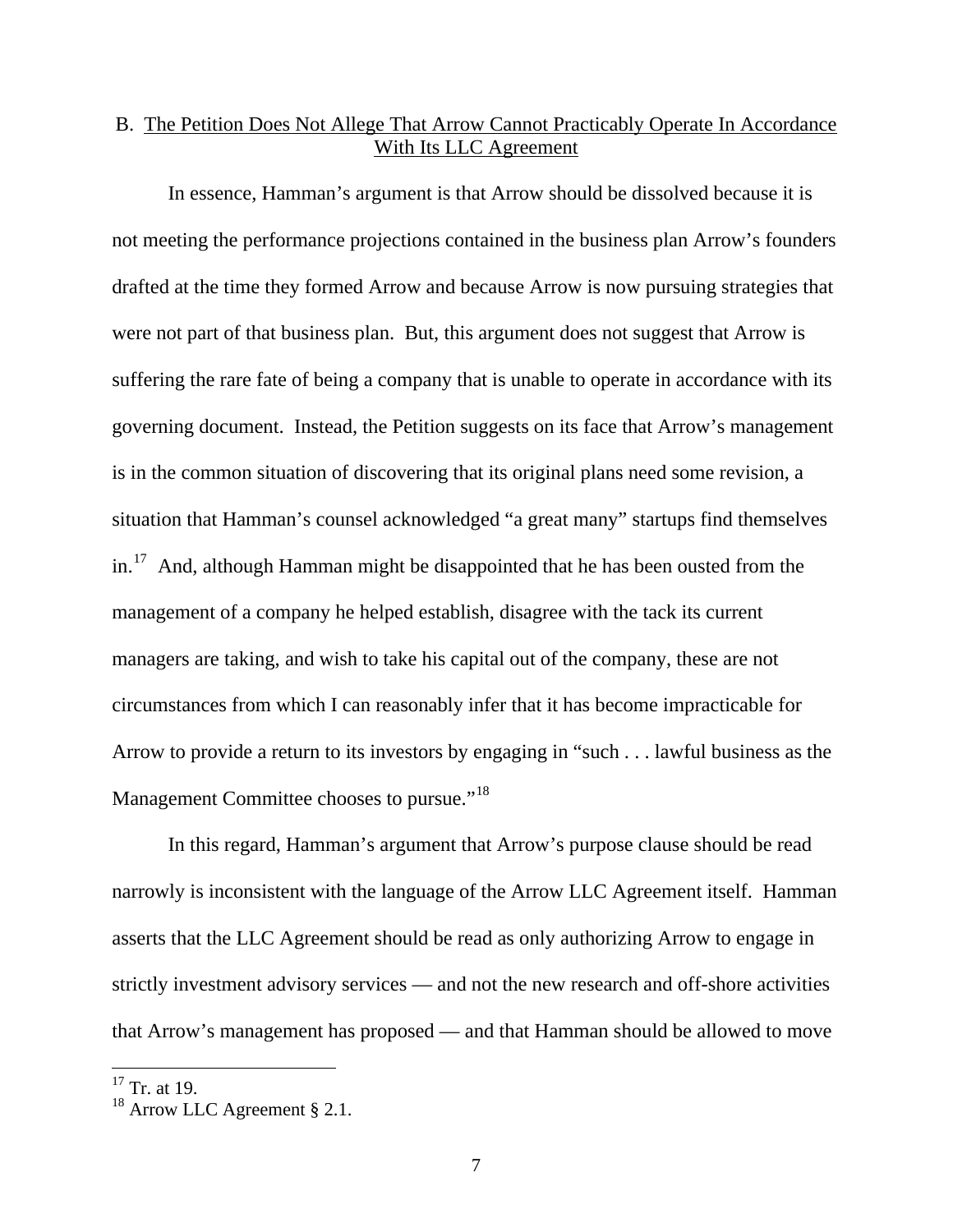to trial to prove that Arrow cannot fulfill this narrowed purpose. In doing so, Hamman asks the court to ignore the entire clause of the Arrow LLC Agreement that authorizes Arrow to engage in "such other lawful business as the Management Committee chooses to pursue."<sup>[19](#page-8-0)</sup> Hamman's argument against giving effect to the plain meaning of this broad language is that to do so would mean it would never be impracticable to operate an entity created to pursue any lawful business purpose, so such an entity could never be dissolved by judicial order, which would in turn render this court's dissolution power meaningless. In other words, Hamman argues that one must read broad purpose clauses narrowly to avoid making § 18-802 a superfluous statute.

That argument is unpersuasive. Dissolution of an entity chartered for a broad business purpose remains possible upon a strong showing that a confluence of situationally specific adverse financial, market, product, managerial, or corporate governance circumstances make it nihilistic for the entity to continue.[20](#page-8-1) In other words, a petitioner might obtain dissolution by making a convincing showing that the perpetuation of the entity, irrespective of its managers' intentions to pursue a business line allowed by its governing instrument, was obviously futile and would not result in business success. One need not speculate on exactly what circumstances of that type might suffice to make

 $19$  Arrow LLC Agreement  $\P$  2.1.

<span id="page-8-1"></span><span id="page-8-0"></span><sup>&</sup>lt;sup>20</sup> For example, in *McGovern v. Gen. Holding, Inc.*, 2006 WL 1468850 (Del. Ch. May 18, 2006), this court dissolved a limited partnership because it was unlikely that the general partner and 90% owner who committed a variety of fiduciary and contractual breaches would "mend his ways and begin to act as a trustworthy general partner," but it was also unlikely that the partnership would be viable under substitute management given the general partner's large ownership stake and the importance of his knowledge and skills to the business. *Id.* at \*24. In that case, the partnership agreement contained a relatively narrow purpose clause, but the concerns animating the holding would seem applicable to an entity with a broader purpose.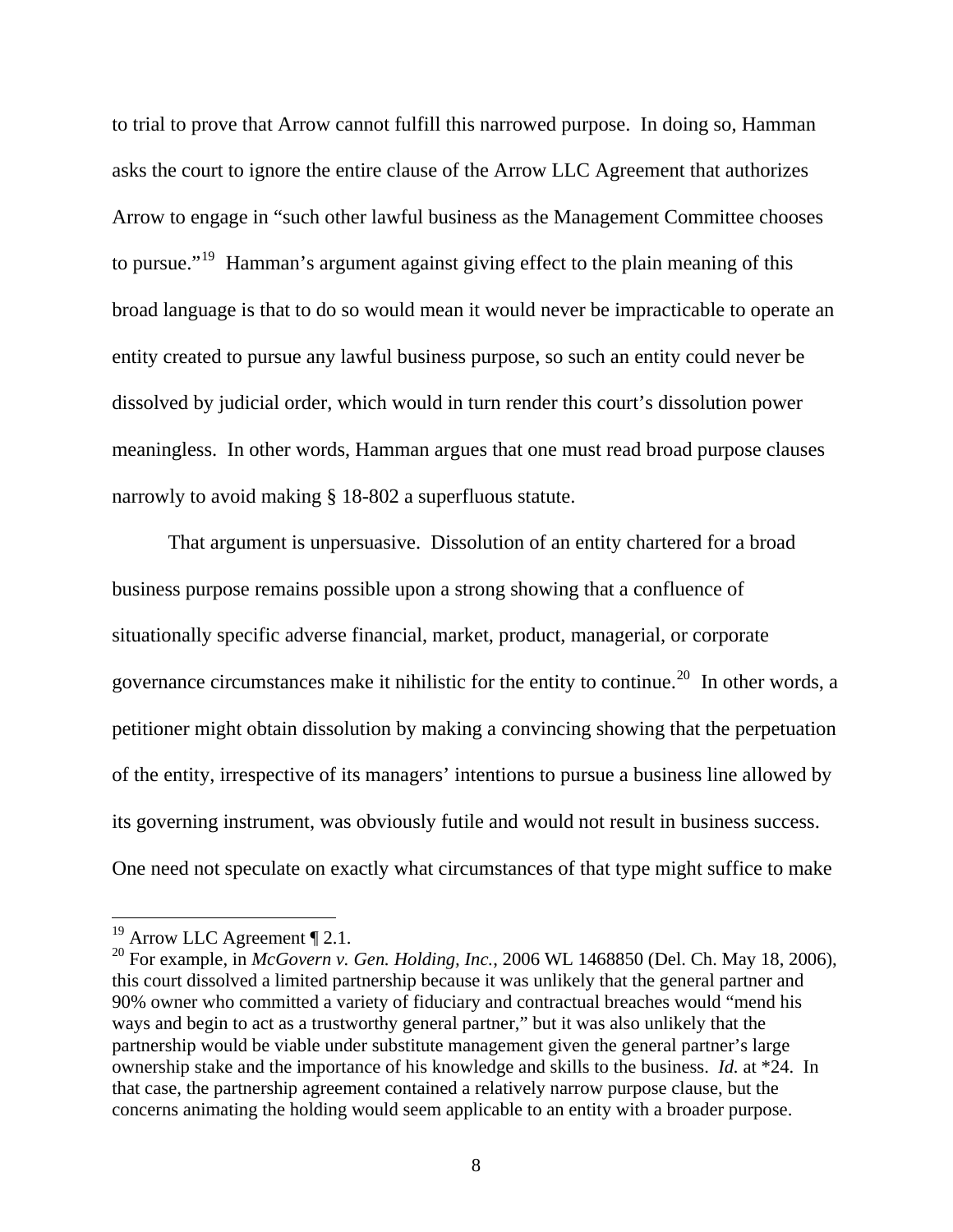that showing in order to confidently conclude that Hamman cannot state a claim for dissolution by simply alleging that a two-year-old LLC with a broad purpose clause has experienced some adversity and therefore ought to be dissolved. By that standard, investors could state a claim for dissolution against virtually all entities on a regular basis, especially in years of economic turbulence like this one.

Moreover, an important reason for parties to include a broad purpose clause in an entity's governing instrument is to ensure that the entity has flexibility to adapt in the face of changing circumstances. Having agreed to such a clause in the Arrow LLC Agreement, and therefore having contemplated that Arrow may one day be something other than an investment advisor, Hamman cannot now seek to prematurely end Arrow's existence because he is unhappy with how Arrow's management chose to exercise its discretion.

## C. Hamman's Breach Of Fiduciary Duty Allegations Do Not Support Dissolution

Hamman alleges in a cursory way that Barrato and Griffith have committed a variety of breaches of their fiduciary duties to Arrow and to Hamman. These allegations suffer from a number of deficiencies.

 For starters, Hamman has failed to allege any specific facts supporting a reasonable inference that Barrato and Griffith breached their fiduciary duties. The entirety of Hamman's allegations are stated in three, brief paragraphs:

8. Specifically, the managers have exposed the Company to liability by violating the particular federal securities laws and regulations under which the Company is required to operate, and have failed to seek appropriate supervision from the broker-dealer for the Company's specific obligations as a FINRA-licensed representative.

9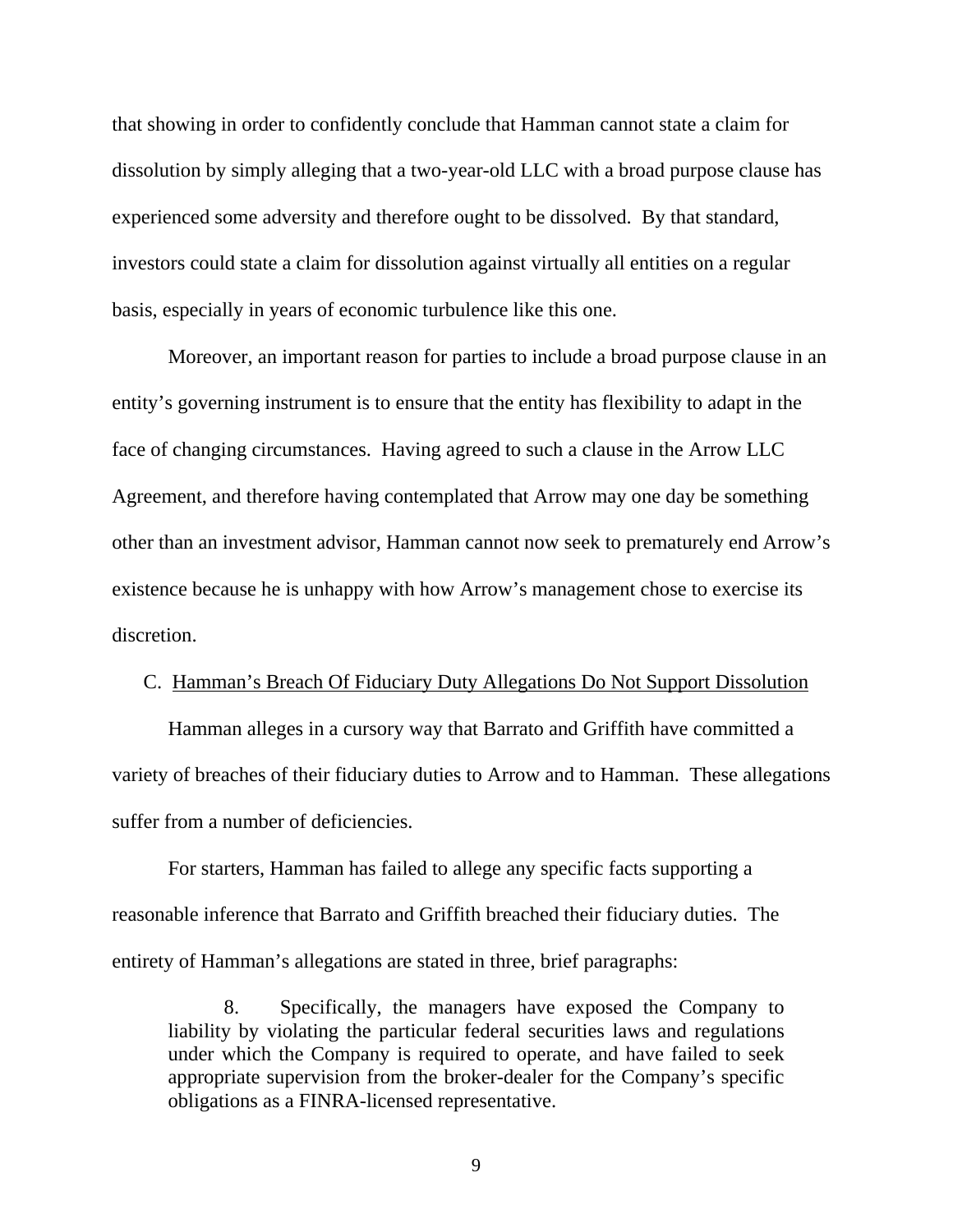9. The managers have also operated the Company for their own financial benefit, and have spent Company funds for their own private use and enjoyment, while paying wages to various employees in an erratic and tardy fashion.

10. The managers of the Company have also failed to provide to all members an annual operating plan for 2008 as required by the LLC Agreement. $^{21}$  $^{21}$  $^{21}$ 

Hamman suggests that merely stating these allegations, virtually without any factual

support, is enough to survive a motion to dismiss. But our law has long required that a

plaintiff plead some set of facts that plausibly suggest she is entitled to relief.<sup>[22](#page-10-1)</sup> Here, the

Petition is devoid of any facts supporting Hamman's first two allegations,  $^{23}$  $^{23}$  $^{23}$  such as

which of the myriad federal securities laws Arrow must comply with were violated or for

what improper personal purposes Barrato and Griffith used Arrow funds and

approximately when and how much of Arrow's funds they misused. Nor do the

pleadings provide any rational basis for inferring that any of these alleged breaches are of

the type that would justify the extreme remedy of dissolution. Regrettably, breaches of

<span id="page-10-0"></span><sup>&</sup>lt;sup>21</sup> Pet.  $\P\P$  8-10.

<span id="page-10-1"></span><sup>22</sup> *See Grobow v. Perot*, 539 A.2d 180, 187 n.6 (Del. 1988); *Desimone v. Barrows*, 924 A.2d 908, 928-29 (Del. Ch. 2007); *Weinberger v. UOP, Inc.*, 409 A.2d 1262, 1264 (Del. Ch. 1979); *Perry v. Missouri-Kansas Pipe Line Co.*, 191 A. 823, 828 (Del. Ch. 1937).

<span id="page-10-2"></span><sup>&</sup>lt;sup>23</sup> Admittedly, Hamman's allegation that Barrato and Griffith "failed to provide to all members an annual operating plan for 2008 as required by the LLC Agreement, " Pet. ¶ 10, may be factually sufficient, but it is also the type of allegation that this court has expressly stated will not support dissolution of an LLC:

Petitioner argues that dissolution is proper because Seneca has failed to comply with certain provisions of the Operating Agreement that allegedly require, among other things, that the Company . . . provide reports to the Company's stockholders . . . . Even assuming that Seneca is in violation of some provisions of its operating agreement, such violations are not grounds for this Court to order dissolution of an LLC. The role of this Court in ordering dissolution under § 18- 802 is limited, and the Court of Chancery will not attempt to police violations of operating agreements by dissolving LLCs.

*Seneca*, 2008 WL 5704773, at \*3.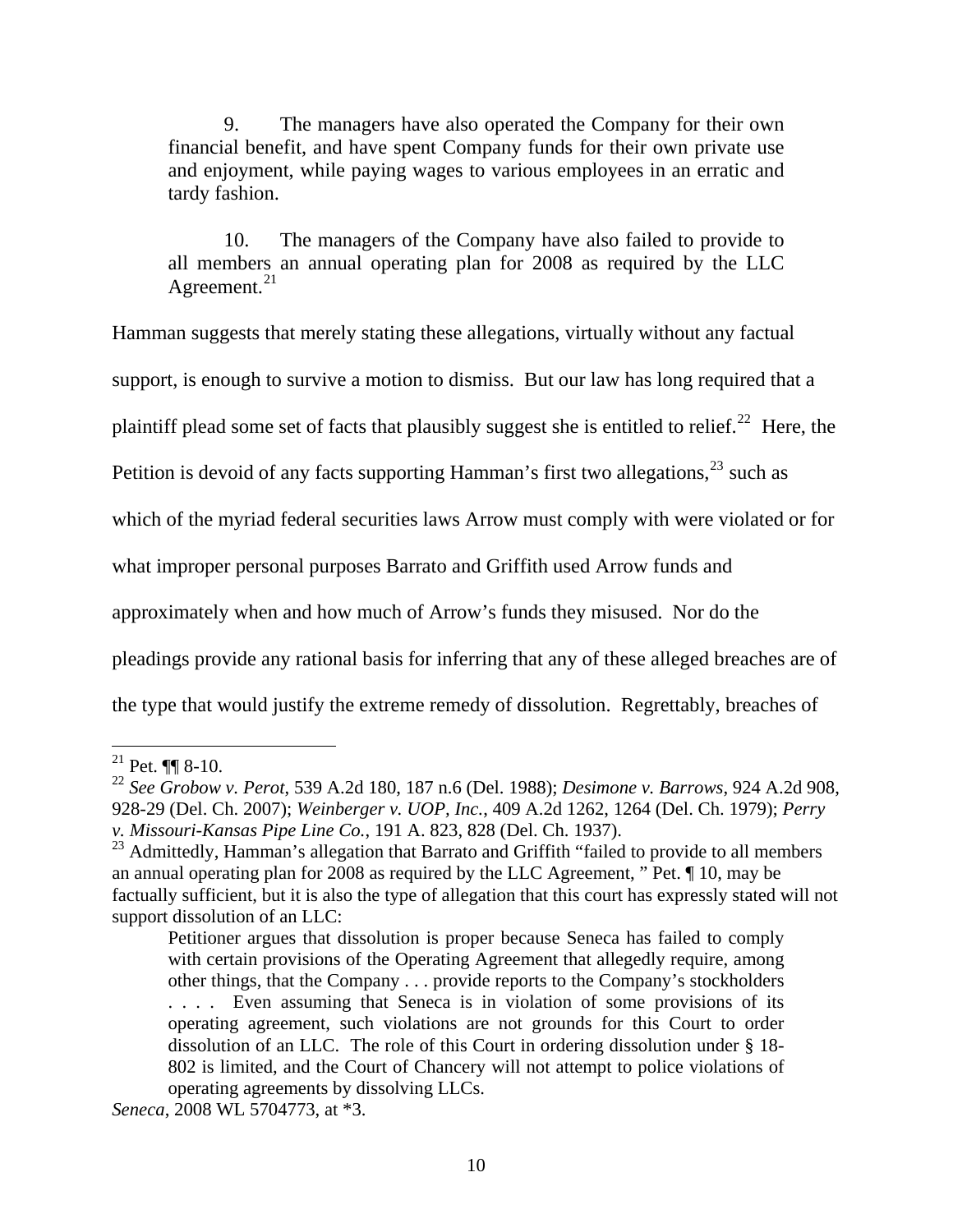fiduciary duty of varying degrees of seriousness are not unknown in the business world. But it is rare for these breaches to rise to such a level that the appropriate remedy for them is the termination of the corporate existence itself.  $24$ 

Moreover, by raising fiduciary claims in his Petition for dissolution, Hamman is skirting important, policy-based rules governing such claims. Because many claims for breach of fiduciary duty belong to entities rather than their equity holders, the law has developed rules for the bringing of derivative claims, including the rule that a plaintiff must first make demand on the company's management. Specifically, in the LLC context, the LLC Act requires that "[i]n a derivative action, the complaint shall set forth with particularity the effort, if any, of the plaintiff to secure initiation of the action by a manager or member or the reasons for not making the effort."<sup>[25](#page-11-1)</sup> The demand rule "exists" at the threshold to prevent abuse and to promote intracorporate dispute resolution."[26](#page-11-2) The

<span id="page-11-0"></span><sup>&</sup>lt;sup>24</sup> One rare example occurred in *Silver Leaf*, where this court dissolved an LLC that had been formed to market and distribute a French fry vending machine made by Tasty Fries, Inc. The court found that, in addition to being unable to operate due to a voting deadlock and having a moot business purpose, the company was essentially nothing other than a vehicle for fraud because the founders never intended that Tasty Fries would deliver a commercially viable vending machine, but nevertheless intended to sell marketing sublicenses to unwary investors. 2005 WL 2045641, at \*13. Similarly, dictum in *Metro Communication Corp. BVI v. Advanced Mobilecomm Technologies Inc.*, 854 A.2d 121 (Del. Ch. 2004) suggested that a party might have been able to seek judicial dissolution of an LLC created to operate a telecommunications network in Brazil if the party had proven that the managers of the LLC engaged in a bribery scheme that, once it became public in Brazil, so impaired the company's credibility that it could not obtain the permits it needed to operate. *Id.* at 145 n.46. In both *Silver Leaf* and *Metro*, the scenarios at issue involved misconduct that so materially hampered the company's ability to perform its business purpose that continuation would have been impracticable even after drastic relief, such as removal of management.

<span id="page-11-1"></span><sup>25 6</sup> *Del. C.* § 18-1003.

<span id="page-11-2"></span><sup>26</sup> *Pogostin v. Rice*, 480 A.2d 619, 624 (Del. 1984).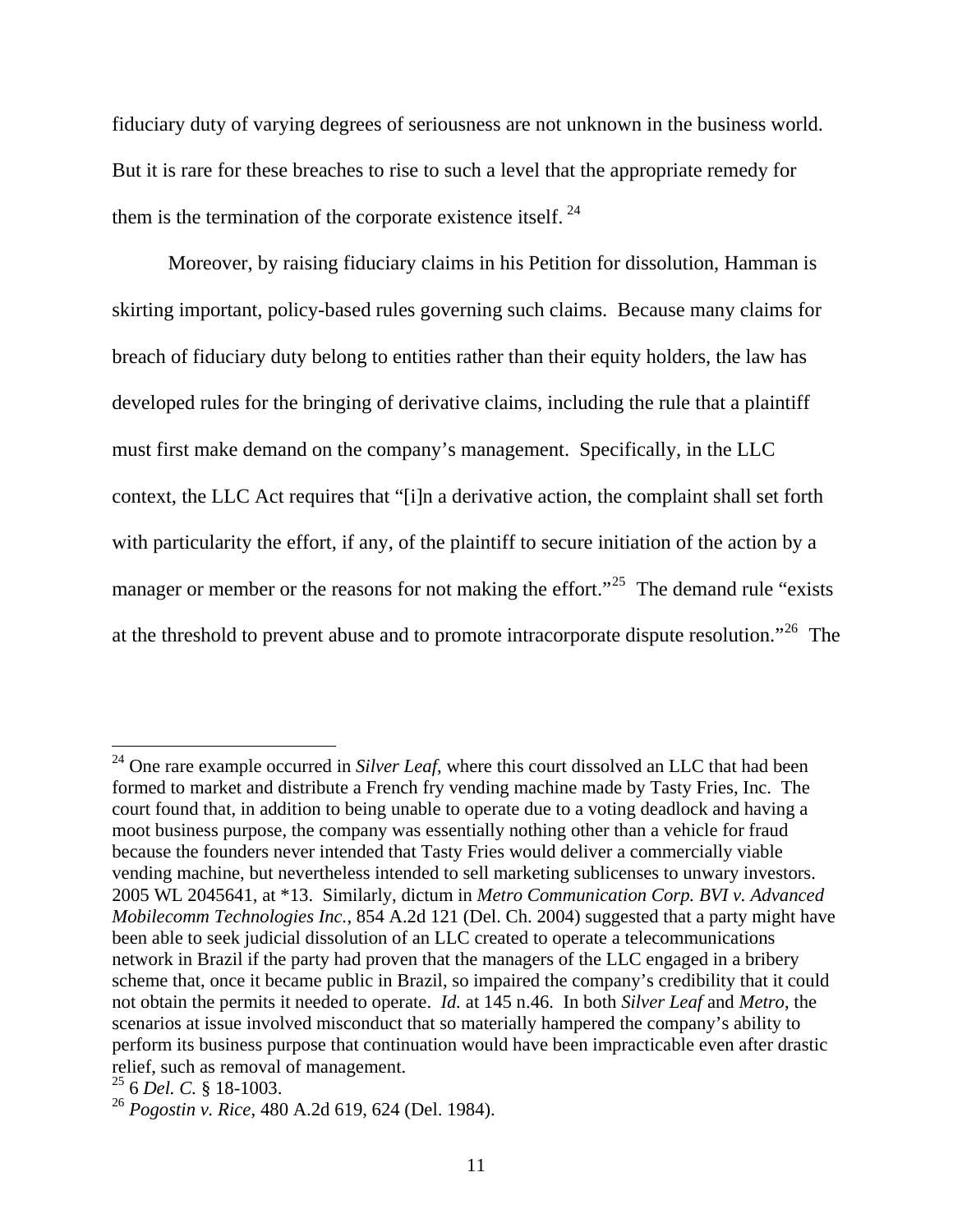purpose of demand is, in part, to give corporate managers an opportunity to address alleged wrongs without subjecting the entity to costly litigation.<sup>[27](#page-12-0)</sup>

The important policy function served by the demand rule cannot be lightly bypassed by immediate resort to a dissolution action under § 18-802, which is designed to serve an important but nevertheless narrow function.<sup>[28](#page-12-1)</sup> Rather, both because dissolution is a remedy of last resort and because of the limitations imposed on derivative actions, a claim for dissolution premised on breaches of fiduciary duty only states a claim if the plaintiff pleads that: 1) she has proven the fiduciary breaches in a plenary action; and 2) there remains a rational basis for a dissolution remedy notwithstanding the remedy granted in the plenary action.

In this regard, Hamman's attempt to raise fiduciary claims in this court, as opposed to arbitration, raises another issue of improper bypass of policy-based rules for

<span id="page-12-0"></span><sup>27</sup> *See Braddock v. Zimmerman*, 906 A.2d 776, 784 (Del. 2006) ("The demand requirement of Rule 23.1 is a 'substantive right designed to give a corporation the opportunity to rectify an alleged wrong without litigation, and to control any litigation which does arise.'" (quoting *Aronson v. Lewis,* 473 A.2d 805, 809 (Del. 1984))); *Grimes v. Donald*, 673 A.2d 1207, 1216 (Del. 1996) ("[B]y requiring exhaustion of intracorporate remedies, the demand requirement invokes a species of alternative dispute resolution procedure which might avoid litigation altogether."); *Rattner v. Bidzos*, 2003 WL 22284323, at \*7 (Del. Ch. Sept. 30, 2003) ("The hurdle of proving demand futility also serves an important policy function of promoting internal resolution, as opposed to litigation, of corporate disputes and grants the corporation a degree of control over any litigation brought for its benefit.").

<span id="page-12-1"></span><sup>28</sup> *See Seneca*, 2008 WL 5704773, at \*3 ("The role of this Court in ordering dissolution under § 18-802 is limited, and the Court of Chancery will not attempt to police violations of operating agreements by dissolving LLCs."); *In re Cambridge Fin. Group, Ltd.*, 1987 WL 19677, at \*3 (Del. Ch. Nov. 9, 1987) ("Actions which are adversarial in nature, such as requesting relief from a breach of a fiduciary duty and the impressing of a trust upon corporate opportunities taken by a director, are not matters directly related to a dissolution proceeding and cannot be raised therein."); *In re Arthur Treacher's Fish & Chips of Ft. Lauderdale, Inc.*, 386 A.2d 1162, 1165- 66 (Del. Ch. 1978) (dismissing counterclaims alleging, among other things, breaches of fiduciary duty from § 273 dissolution proceeding because they were beyond the scope of the action).